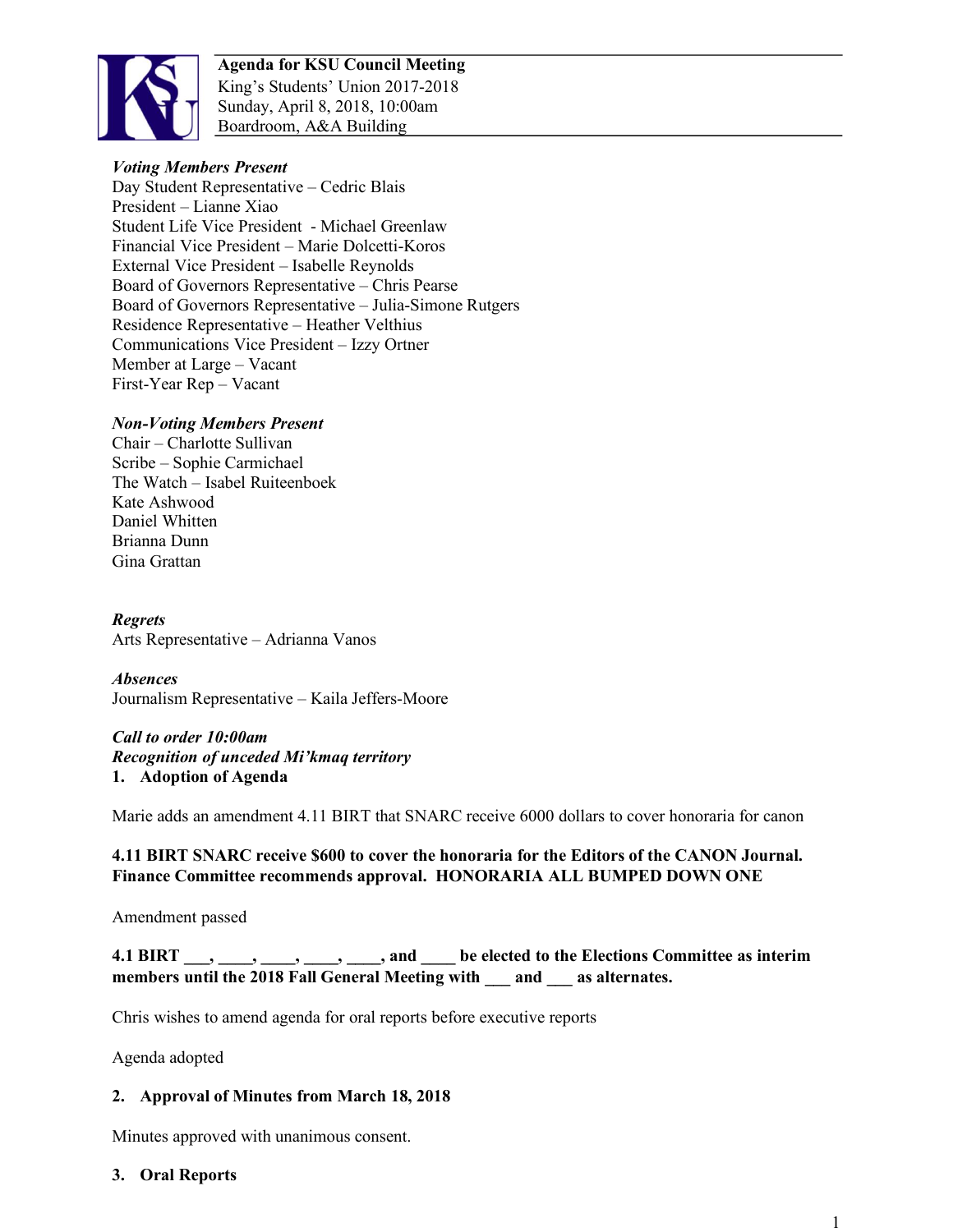Chris says that the students were advocating for a decrease in fees across the board, the committee elected a new chair named Douglas Ruck. He says that J.S. and Lianne must remember more about the meeting than he does.

Lianne says that Chris was wonderful at the meeting.

Heather attended first part of AGM, April 3<sup>rd</sup> attended dining services committee where they discussed waste-cut-down programming, and tomorrow she will be at a standing residency committee meeting to hire dons for next year.

Arianna attended the end of the annual general meeting.

JS attended the board of governors meeting with Lianne and Chris, they got to speak for students and advocated for lower tuition fees, it went well and she's excited to see what work they do as a team. Daniel and JS will present oral report.

Daniel says that in addition to supporting long term KSU goals they wanted to focus on the relationship the university has with indigenous peoples. They managed to achieve one of the initial goals where the university is flying the Mi'kmaq flag. They also worked with Brennen and KSU membership to advocate for greater diversity on campus and a reduction in fees. They got the technology fee removed (although it was at zero dollars so it would be harder to reinstate it).

JS says that they made small victories as it is very hard to make changes in such a boardroom, felt very good to make those changes and a continuation of the board of governors is a good thing. Going forward that the BOG rep term be 2 years as 1 year only includes 4 meetings. They wanted to touch on the fact that they are proud of the work that they achieved, the dynamic that they received and experienced was not conducive to the work they were trying to do. They were happy to be doing the work that they did, bringing their voices to the table of council. The lack of clarity made it difficult to do their work and they felt unsupported in the work initiated on their own. She thinks that going forward the relationships between the BOG reps and other councilors should be more supportive. They want to thank everyone for their trust and patience this year.

Cedric says that he's been the Day Student's rep. He's been sitting on council for two years, it is his second and last term as DSS president and representative. Greets the new executives. The last couple of weeks have been quiet for the DSS, they had elections but no change over yet. Over the past year the DSS has done tremendous work, probably one of the best years the DSS has had yet. They did O-Week packages and helped fund the orientation week van and organized maritime night and a trip to sugar farms. They've been paying for formal meal and big night tickets. Recently they organized a tenants rights workshop and candy grams. Coming out of his two years in this position he thinks that the distinction between what are his duties as a councilor and his duties as president were very vague. He's sitting on the Dean Search Committee. His duties as president kept him very busy so for that going in the future he'd like to clarify which parts of duty as president count toward fulfilling role as councilor so that there can be a clear distinction between what he's doing as president and what he's doing as councilor. He was very busy which made it difficult to fulfil his councilor duties. Aside from that his work as a councilor, he found that a lot of the discussions in the exec were happening backstage especially in first year, and in his second year he knew who to talk to and suddenly knew what was happening. He doesn't know the solution but he thinks that would mean that there should be a way to get councilors involved in these discussions prior to the council meeting, perhaps opening lines of communication between councilors and societies. Although it was shut down at the AGM he thinks it's worth revisiting to have anonymous ballots so that people will know what's going on in council. He thanks the council and says that it's been a frustrating and stressful experience but he found it very rewarding.

# **4. Reports of the Executive Committee and Union Hired Positions (Attached)**

4.1. Report of the President

Lianne thanks everyone to coming for to the meeting. She thanks Cedric for his report and is very excited to work with him this summer as O-Week coordinators. She attended academic committee meeting where they discussed the journalism fees and introducing adobe products into the journalism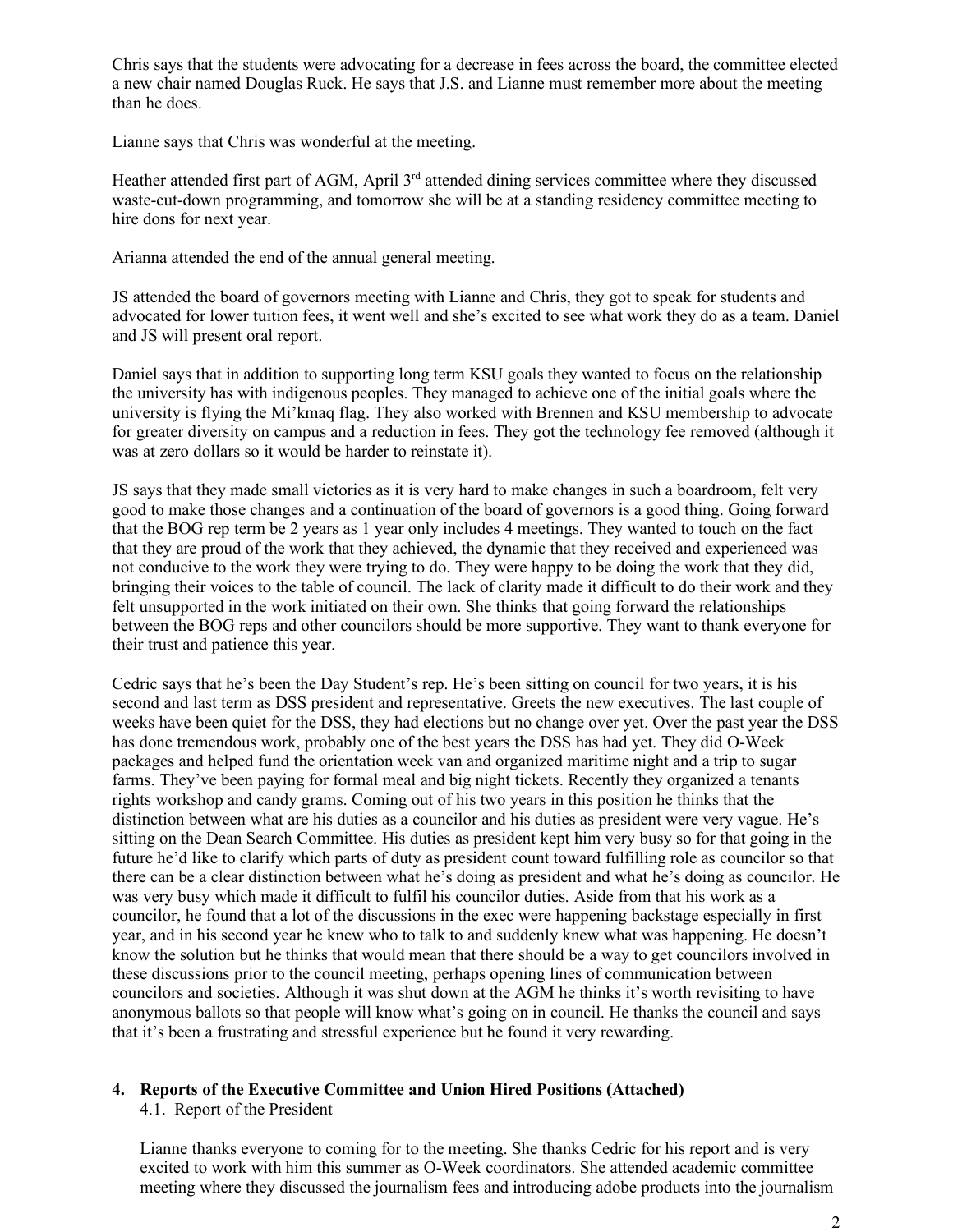department. They also received an update on providing free menstrual health products to people. Outreach at journalism school and fight the journalism fees. She also attended the racialized students collective meeting. As well they did changeover and received a lot of training for anti-oppression. O Week coordinators are working, they are doing leader training this weekend. Spring AGM happened. She is on the chair search committee and looks forward to bringing the committee's recommendation to council. Over the next few weeks the a new SEC will be found as the current one's contract ends in June. She attended the alumni association meeting, the board of governors meeting with JS where they represented students for lower tuition fees and demanded that the university provide a full time sexual violence officer position. Her other upcoming date is at 3pm on Monday in the president's lodge for Father Thorne's retirement.

#### 4.2. Report of the Student Life Vice President

KSU Spring general meeting. Michael says that the orientation week coordinators are meeting. March 28 he met with Neil Hooper to support student athletes through the KSU and mental health support. Working with South House to provide sexual violence support for those on sports teams. Hospitalities coordinator informed Michael as to what happened at dining services meeting which he missed. Chartwell's donated to FEED Nova Scotia. Attended perspective Chaplin lunch and learn Alex Fountain committee meeting, athletic awards banquet tonight, K-points coming and April 13 reception to celebrate k-points.

## 4.3. Report of the Financial Vice President

Marie says that drafted the budget and its reflective of the student's priorities for the coming year. She has been continuing to meet with union hired positions as supervisor. She'll be bringing a report to council in the fall. In terms of External Affairs she's been to a budget advisory meeting, she participated in Chaplin search committee and accompanied candidates during their day long visit to kings. People can feel free to send her an email or chat with her in person about the Chaplin and feedback. On March 27 she attended a student government round table the department on advanced education where students from CFS and the DSU walked out of the meeting due to the banning of CFS people for speaking for sexual violence survivors. She read aloud a letter and the DSU kindly said a statement in solidarity and then they all walked out of the meeting in recognition that banning someone trying to provide representation is not okay. If anyone has questions she'd be happy to talk about the walkout. On the  $29<sup>th</sup>$  she accompanied Isabelle and others to a picket line in support of janitors.

4.4. Report of the External Vice President

Isabelle says that since the  $15<sup>th</sup>$  Marie and her were doing changeover meetings. On the  $23<sup>rd</sup>$  she organized student action around BOG meeting, they coordinated at the stairs they handed them a letter as they came in. She attended provincial budget action with CFS on the  $20<sup>th</sup>$ . They met with other students from Nova Scotia and participated in collective action. On the 29<sup>th</sup> they picketed at justice for janitors picket line.

Daniel said it was great to see the picket line as there have been a lot of things happening in the community and it was exciting seeing KSU involvement in the community.

4.5. Report of the Communications Vice President

Izzy says that she prepared documents for the AGM and bylaw maintenance.

4.6. Report of the Chair

Charlotte cedes Chair to Lianne.

Dear council, thank you all for the lessons for the past year. It's been quite a busy one for the union and that hasn't always been easy for you and me it has been wonderful to see all of you grow into your positions. She wants to thank the watch board of publishers and the bylaw committee. It is a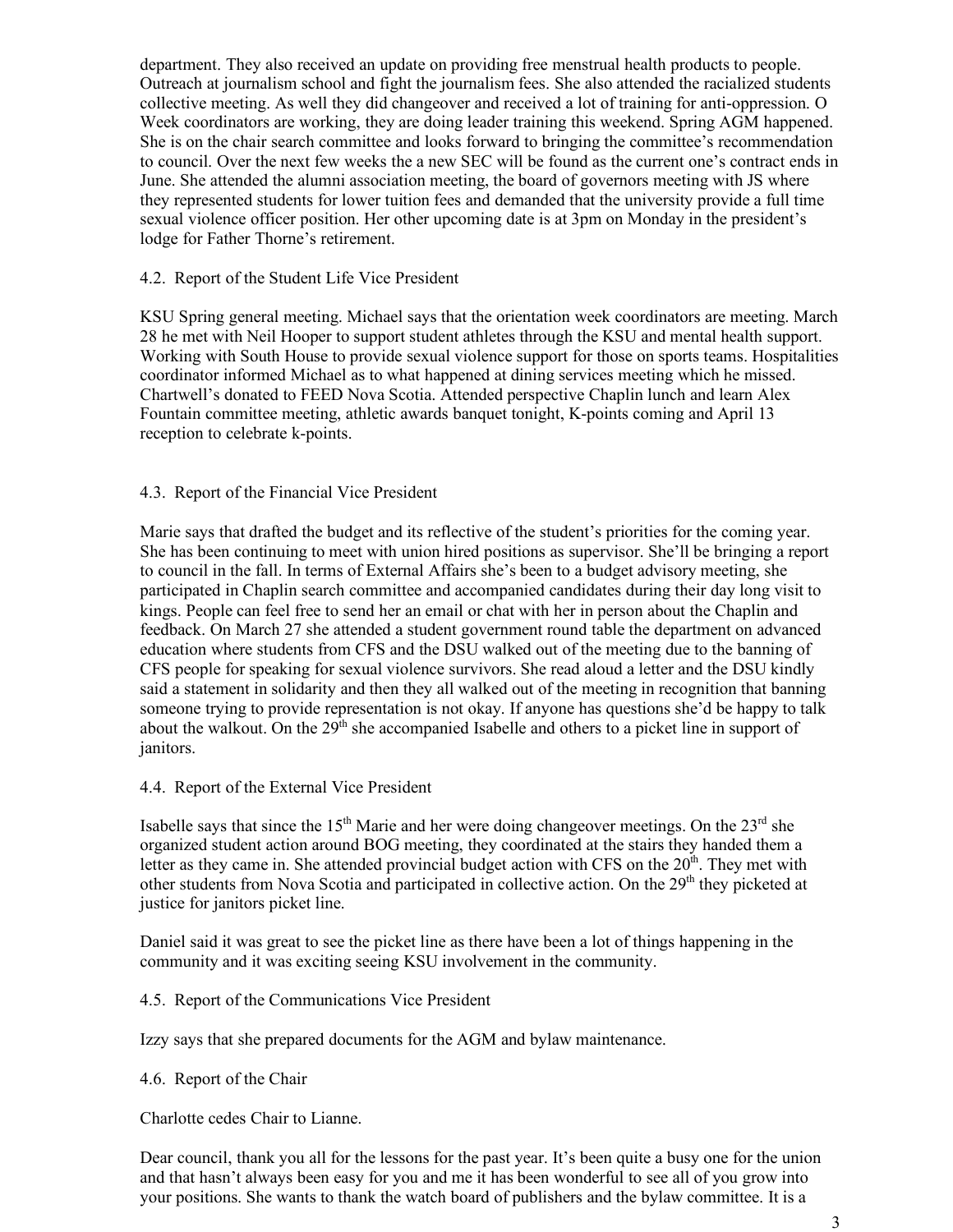bittersweet moment to leave the KSU, which has taught her so much. In the spirit of the transparency conversations which she thinks has been enormously helpful and have dominated the work she put into this position. There were a few bumps in the road to be passed onto council, she wants to tackle the 2016-17 report of the chair. On April  $9<sup>th</sup>$  2017 she presented her last end of year report to council she detailed some of the issues she ran into and some had an HR component. Although her presentation went without hitch and it was posted to the union website, she received a phone call on September  $17<sup>th</sup>$  from the then president Brenden McCracken. The first council meeting was scheduled to take place an hour later and she learned that he planned to strike her report from the minutes of the April  $9<sup>th</sup>$  council meeting. The reasoning behind this motion was that because her report discussed KSU staff it would be an issue to keep the report public. There were a few problems there, first she didn't hear about the president's plans to strike her report until an hour before council and had he approach her earlier with his discomfort she would have been happy to edit it. Second, minutes are legal documents meant to hold people accountable to their membership. It becomes a problem to make content edits to minutes. Although the reasoning for striking her report were legitimate the way it was handled was not. She also discussed complaint resolution, in item 5.2C of the KSU bylaws provides that in the event of a constitutional conflict or concern the chair will act as the interpreter of the bylaws. Item 2.2F of the bylaws provides that members may write to the chair when such concerns arise and the chair will render a written decision in no more than 7 days. The process of complaint resolution which is currently outlined in our bylaws thus relies on the chair to interpret the bylaws and provide a decision. The week she had to render a decision went smoothly but she faced issues when it came time to provide a written solution. The president, her supervisor and the person named on the complaint wrote a draft response to the complaint for me. It was written without consulting her and the promised outcome of the draft response was that no bylaws had been broken. It made her comfortable. The president went against the bylaws and attempted to influence her final decision, she says that it was not malicious and a difficult situation for everyone involved but it is crucial that the chair is allowed to maintain impartiality.

#### *Move to go in camera.*

Charlotte says that she submitted the amendments package to the committee but the President told her that the only part of it would be posted. According to eh bylaws any motion to amend governing documents must be presented as a special resolution. As per important term F a special resolution requires one week's notice, F.i. She was unsure how to respond, a member of the KSU exec could not unilaterally choose to ignore a timely submission of a special resolution from any member. Although it was resolved and the communications VP did post the amendments. It is essentially that the unions governing structure that elected representatives follow proper procedure at all times. General recommendations include an honorarium of \$500 per semester for a total of \$1000 per year, although her honorarium was increased by 100 this year she put in enough hours that she made between 3-4 dollars per hour. One of their chairs 6 years ago quit due to how little they are paid. She wants to thank everyone for this year, she is so humbled and grateful.

JS says that she heard from councilors that it will be their last term and would like to thank them for their work. JS says that she has worked closely with Charlotte for 3 years and has watched charlotte pour so much time and dedication into this council. She agrees with charlotte that the pay should be increased. She put so much work into making sure it ran smoothly and that everything happened in a way that was productive and fair. She believes that charlotte has made it a better and stronger union.

Cedric would like to second everything that JS said and that Charlotte did an amazing job providing powerful and impartial feedback.

Lianne cedes chair.

#### 4.7 Report of the CUBE Coordinators presented by Michael Greenlaw

There was much participation during o-week, afterward they did not. Students often only came for one specific sport like dodgeball or soccer. They advertised on Facebook and posters. They implemented schedules and tried to make more engaging posts. They would recommend better advertising and word of mouth during o-week and it's hard to advertise after the event. The dodgeball event during o-week is how we must show who we are. One direction we believe would be beneficial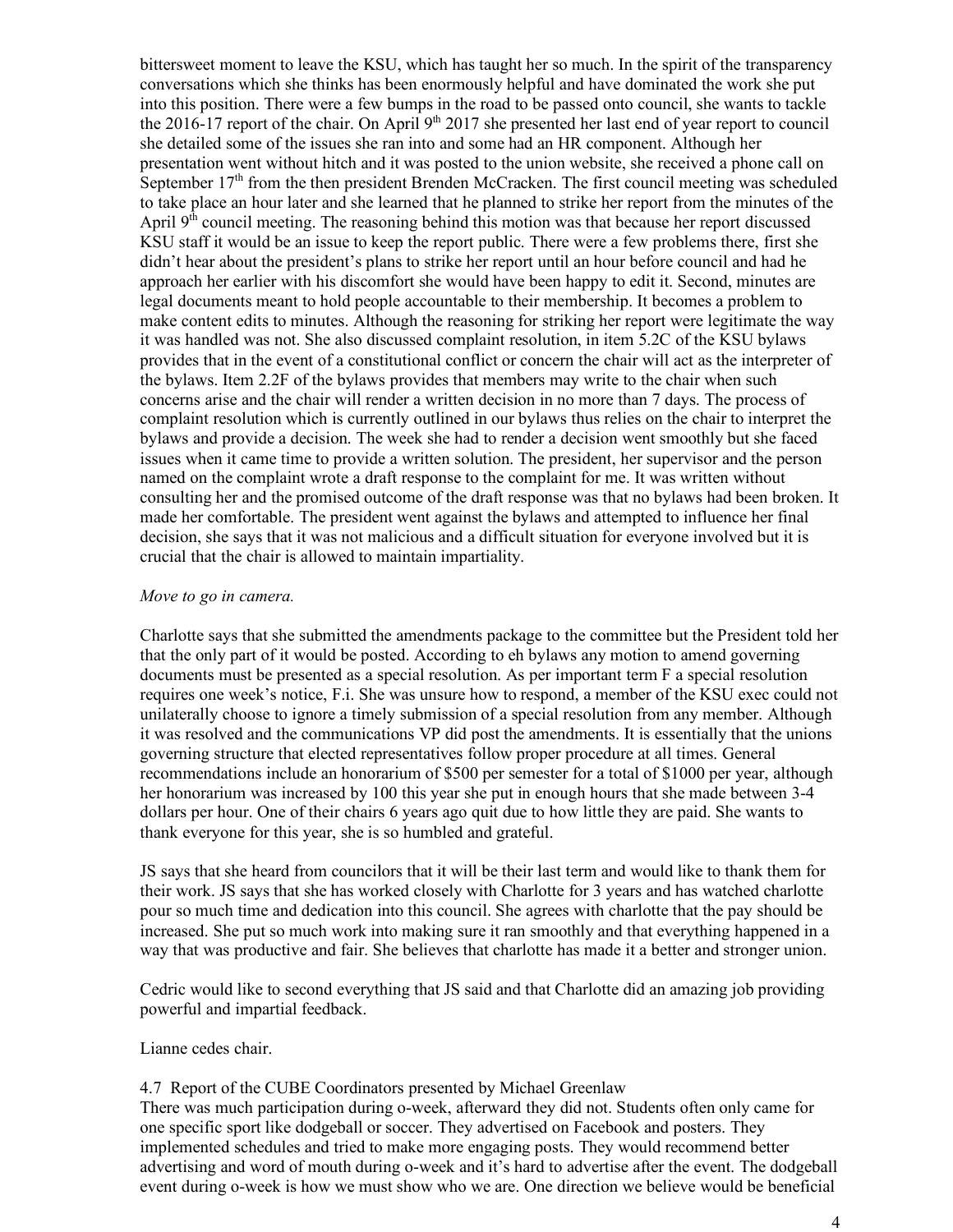would shift away from playing sports and instead teaching people to use the weight room and partnering with other societies. We'd like to see some new things more tailored to the King's population.

Marie says that CUBE coordinators do something amazing job and that do so much good work for people and that it is an amazing resource.

Cedric says that O-Week coordinators should be supporting CUBE better and is excited to coordinate with them.

4.8 Report of CRO

They hit quorum at every single election and she'd like to talk about why this is. The elections committee was stacked and these people really stepped up to the plate and sat at the voting booth for 4+ hours. She is so thankful for all of the unpaid work. She'd like to thank Michaela for support and she would help her figure everything out. She didn't get to doing a lot of work around referendum policy but after running referendum she's more comfortable with referendums now.

#### **5. Action Items**

school.

5.1. BIRT , , , , , and be elected to the Elections Committee as interim members until the 2018 Fall General Meeting with and as alternates. *Moved by Izzy Ortner*

Michael nominates Cole DeJager sent a blurb who is interested in getting involved in votes because apathy is the death of democracy and would like to be more involved with the

- Izzy nominates Caroline French sent a blurb: hi I'm Caroline and I'm finishing up FYP, she sat on food service committee and would like to get more involved in the KSU and thinks that voting is super cool.
- Gina nominates Mal Thomas who writes that: I hope this email finds you well, I'm interested in being involved in the committee next year and am a friendly face for a lot of students because I am a member of patrol.
- Gina nominates Cameron Lowe: also sat on the committee this year, he was also one of the people who were a rock on the committee and sat at the booth for 6 hours. He was so good in so many ways, he's very chill and good at not being intimidating. He put in a lot of time and effort and big ups to Cameron.
- Izzy nominates Adrianna Vanos who is a first year FYP student, arts rep with KSU and the academic committee and DASS, the elections committee would be a good way to get more involved. She worked with Adrianna and she's supportive, hardworking and super friendly.
- Michael nominates Brendan Petrasek who says that the democratic process at King's is one that we shouldn't take for granted. He'd like to be a part of the committee that promotes the democratic process.

Gina also motivates for Brendan, he was one of the first 5 people to vote in every elections period.

- Isabelle nominates Chelsea McMillen who writes that "I am a second year CSP student and democracy is stellar and the KSU is the bee's knees." She thinks that Chelsea is committed and dedicated and would love the opportunity to be involved in this way.
- Isabelle also nominates Dominique Amit who tabled with Isabel for the J-school tabling and she was integral and good at speaking to people and getting people involved. She was really good at flyer handout and would like to be more involved in the campus community.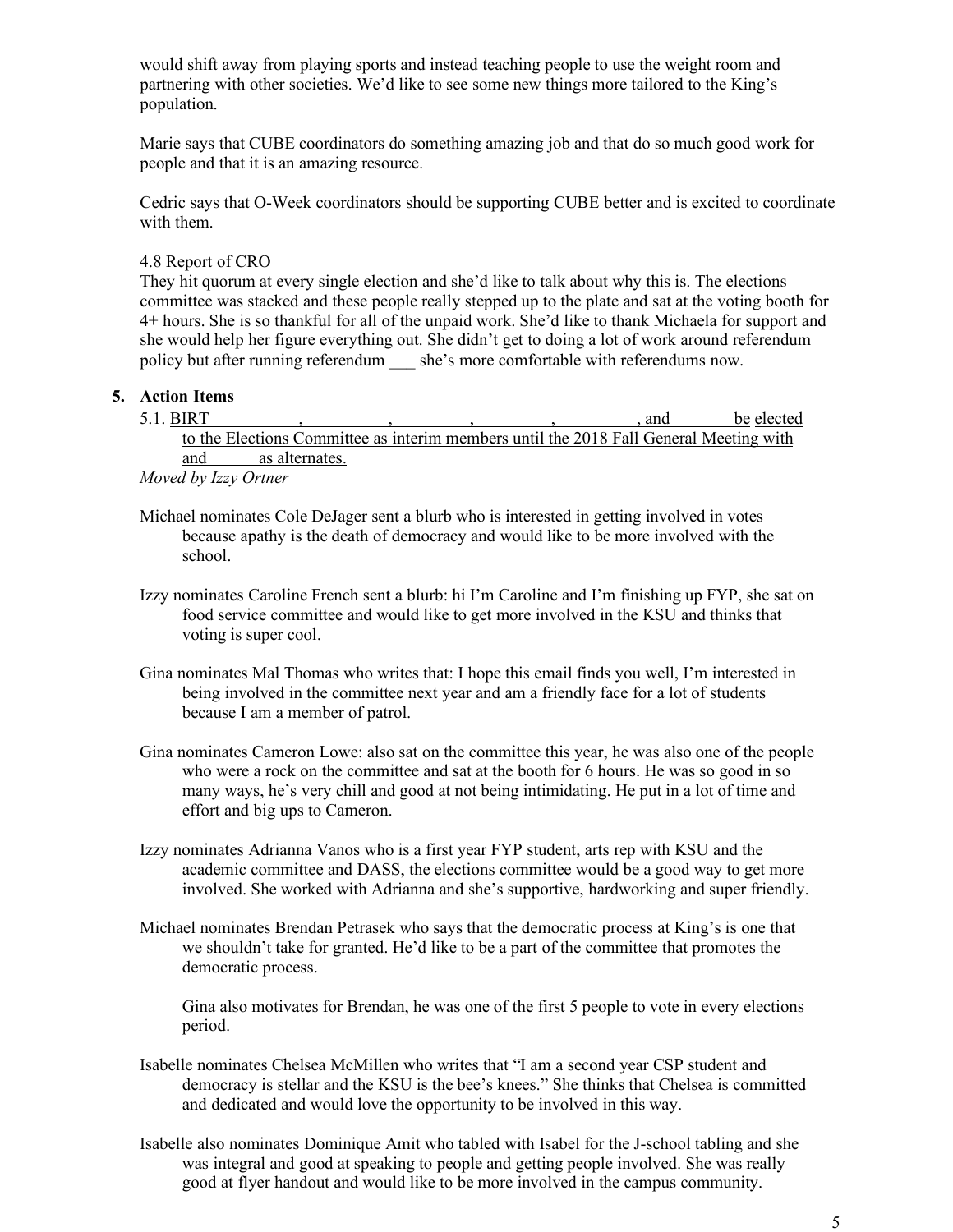Daniel also motivates for Dominique who works on patrol, a very active and calming presence with everyone she interacts with.

Dominique comes consistently to racialized student's meetings.

- Lianne nominates Genevieve Oliver a second-year student looking to get more involved, CSP student and loves democracy, she loves the ways the kings carries each other in volunteer positions like this. Lianne personally likes Gen and thinks that she's a great face to see on campus.
- BIRT that Genevieve, Dominique, Adrianna, Cameron, Mal, and Brendan be elected to the elections committee as interim members until AGM with Caroline and Chelsea as alternates.

#### *Motion passes.*

5.2. BIRT  $\qquad \qquad$ , and  $\qquad \qquad$  be elected to the Bylaw Review Committee as interim members until the 2018 Fall General Meeting. *Moved by Izzy Ortner*

JS self-nominates and Danial motivates for JS saying that anyone at kings knows how passionate JS is about change and reform and accountability. Everyone can attest that once JS wants to do something it'll get done one way or another.

JS says that she's been working with these bylaws for 3 years now and she loves the bylaws and within the structures at we work these bylaws have the power to make avenues for it to be as productive and equitable as possible.

Cedric says that JS has done an amazing job for the last 3-4 years

Lianne nominates Emma Steinke, first year student, since coming to kings her goal has been to be involved. She works at the galley and is involved in the KTS. She thinks that it's a way to get involved with King's and the community.

Lianne nominates Arianna who has been on council since September representing science students. She has had bylaw changing and wants to make the bylaws.

Chris self-nominates and says that the bylaws have become a document he's come increasingly interested in. with the controversy around the bylaws he made a few thorough readings of it and is interested in expanding access to bylaws.

JS speaks for Chris says that he really did the research and she respects his enthusiasm for the documents.

Isabel speaks for Chris and says that he's a very careful thinker and really goes through the processes of making decisions in a beautiful way.

BIRT that Chris, Ariana and JS be elected to bylaw review committee.

*Motion passes.*

5.3. BIRT \_\_\_\_\_\_\_\_\_\_, \_\_\_\_\_\_\_\_\_, and \_\_\_\_\_\_\_\_\_ be elected to the Galley Board of Directors for

the 2018/2019 academic year. *Moved by Lianne Xiao*

Isabel nominates Ciara Gordon saying that she genuinely loves the galley and this would be something that would be a good fit for her desire to get involved with the school and fit her interests.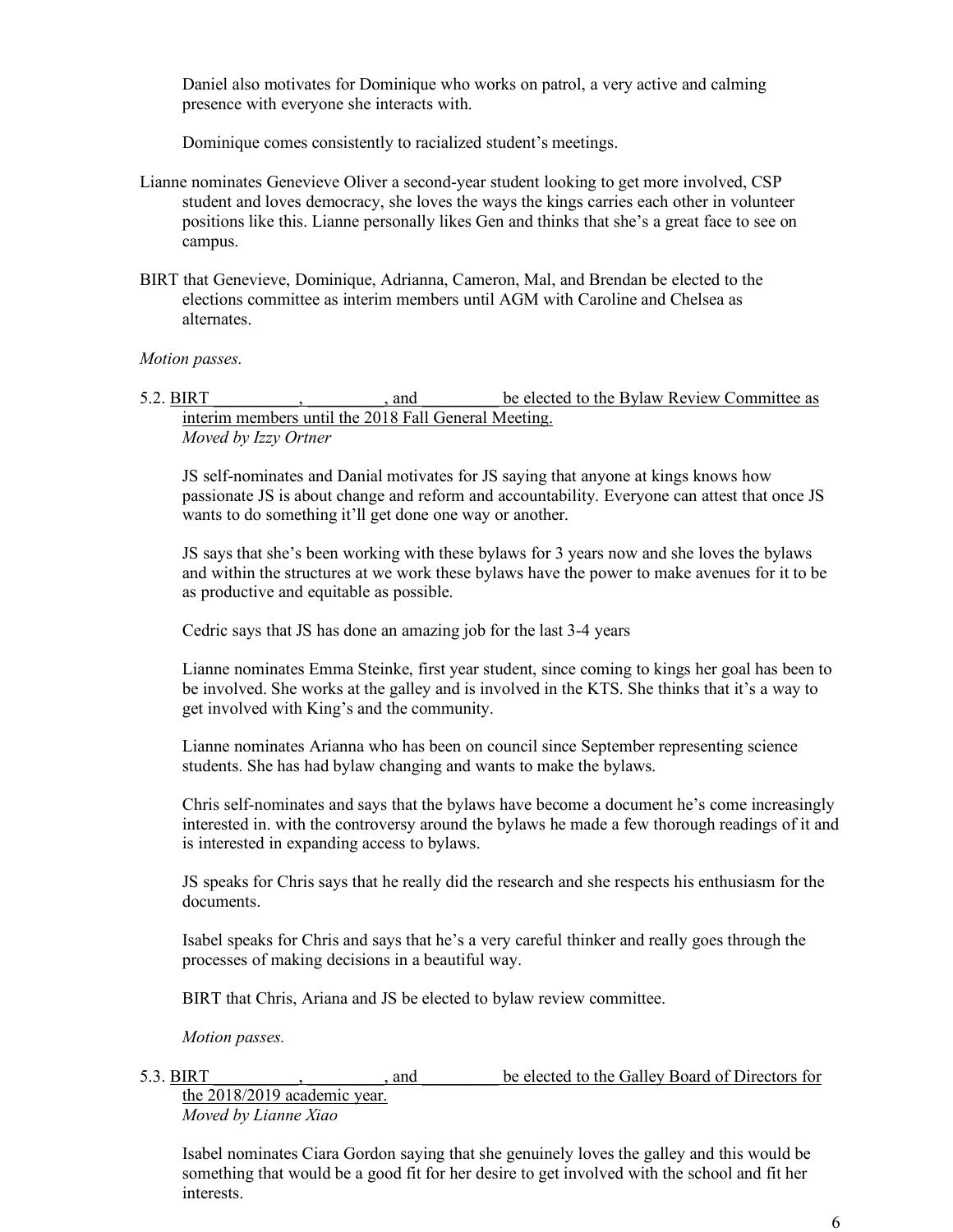Marie nominates Levi Clarkson who is actively engaged in other areas of the union and is interested in coming together and voicing decisions. It would be a pleasure for them to join the galley board.

Marie nominates Sophie Vaisman who says that she would like to sit on the galley board because the galley is part of the king's community, the galley is close to her heart and she'd like to see it thrive.

Blanks filled with unanimous consent.

BIRT that Ciara, Sophie Vaisman, Levi Clarkson be elected to the Galley Board of Directors for the 2018/2019 academic year.

#### 5.4. BIRT  $\qquad \qquad$ , and  $\qquad \qquad$  be elected to the Staff Search and Review Committee for the 2018 summer semester to serve until the first council meeting of the 2018 academic year. *Moved by Lianne Xiao*

Lianne says that this committee will be looking to hire a new staff person and the people who wish to be on this committee must be in Halifax for the summer.

Gina self nominates saying that she loves staff people and has worked with the coordinators and has worked with staff people in elected and union hired positions.

Brianna nominates Paisley Conrad who as an employee of the wardy as of 2015 she worked closely with hospitality coordinator and the KSU office without being executive member herself. She is a graduating student it's important that the SSC be filled with someone good.

Lianne nominates Buffy Sweny who has previously been a member of the SSC, she has also been a member other search committees and is knowledgeable of labour laws in Nova Scotia.

Blanks filled with unanimous consent.

BIRT that Gina, Paisley, Buffy be elected to the Staff Search and Review Committee for the 2018

*Cedric moves to have recess 11:30am. Seconded. Council back in order 11:37am*

#### 5.5. BIRT the Arts Abstract be ratified as a tier 1 society for the 2017/2018 academic year. *Moved by Michael Greenlaw*

Michael says that the Arts Abstract is looking to ratify. The Arts Abstract aims to bridge the gap between King's students and the greater art community through online circulation and events.

*Motion passes.*

5.6. BIRT the Unconscious Vocal Ensemble receive \$271.00 in retroactive funding for their Winter Choral Concert held on April 5th and 6th 2018.

*Finance Committee recommends approval. Moved by Marie Dolcetti-Koros*

Marie says that both 5.6 and 5.7 retroactive funding is not common but they recommend approval and the requests are there because some factors that played into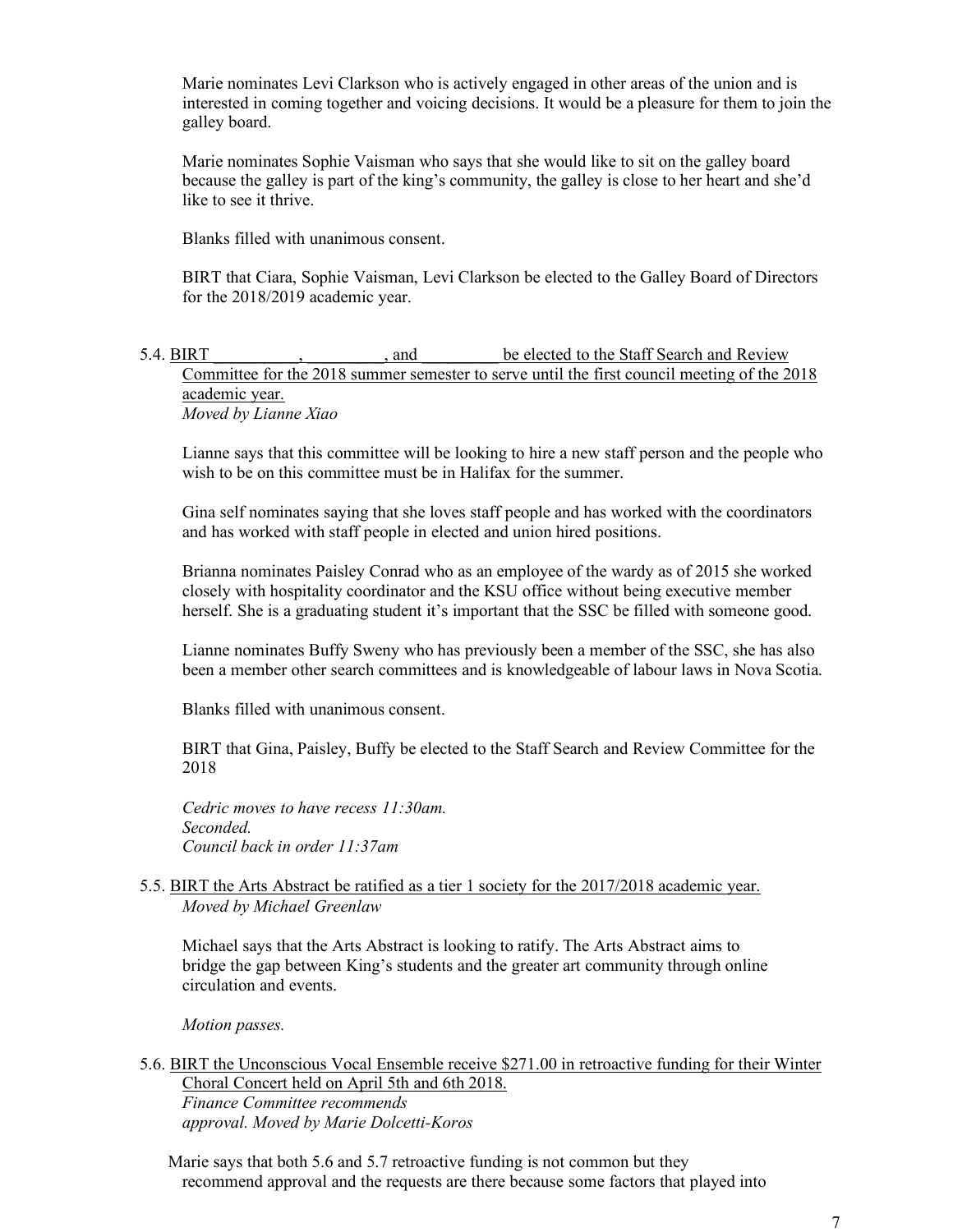a large misunderstanding and requests in retroactive funding has been seen a lot this year so they realized that there is a role to play not only within society training but rather there are things we should be doing throughout the year like posting council dates outside of the office door, easily accessible online, more upfront and accessible. That is why the requests are here and if these requests are approved she asked the folks who asked for the request to sign the letter as written acknowledgment that this does not happen often. In September they will be more clear on when funding must be approved.

Daniel says that there is an issue of retroactive funding for events during O-Week (before the council meeting) and asks if there is something in the works to address that. Marie says that issue is on her mind but she has not decided how to deal with it yet and she says that perhaps society training can be part of O-Week. She invites suggestions.

Marie says that the unconscious vocal ensemble would like to receive this funding for their winter choral concert it's a big event that they throw and talk about the year to come. Finance committee recommends approval.

#### *Motion passes.*

5.7. BIRT the King's Wordsmiths Society receive \$42.36 in retroactive funding for their AGM and the Octopus Journal Launch on April 5th 2018. *Finance Committee recommends approval. Moved by Marie Dolcetti-Koros*

Marie says that the King's Wordsmith's Society requested this for their AGM on Thursday, they launched their octopus journal that looks very exciting.

#### *Motion passes.*

5.8. BIRT the Unconscious Vocal Ensemble receive \$65.00 in contingent funding for their AGM on April 8th. *Finance Committee recommends* 

*approval. Moved by Marie Dolcetti-Koros*

Marie had a conversation with the person who submitted the request and this process has been clarified. Their AGM is later today and it would be great if funding could be approved.

#### *Motion passes.*

#### 5.9. BIRT the King's Pride Society receive \$85.00 in contingent funding for Queereoke: Queer Icons Edition on April 9th. *Finance Committee recommends approval. Moved by Marie Dolcetti-Koros*

Marie says that this is very exciting and the Finance Committee recommends the request. It is tomorrow night and the money is for snacks.

*Motion passes.*

5.10. Be it resolved that SNARC receives \$99.72 in contingent funding to cover administrative costs. *Finance Committee recommends approval. Moved by Marie Dolcetti-Koros*

Marie says that SNARC requested funding for administration costs for the work that they've done this year.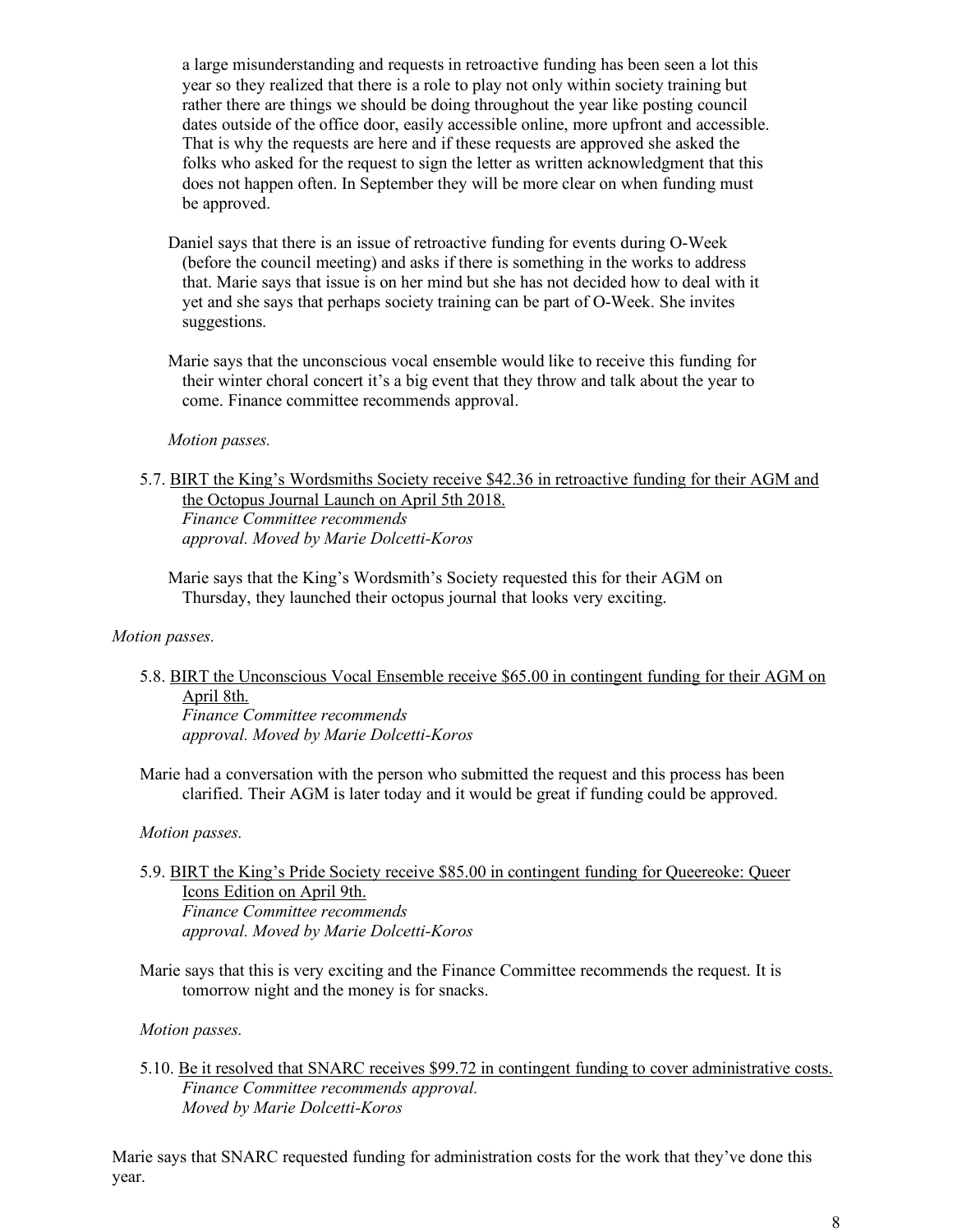Kate speaks to it that they got 7 cheques for free when the bank account was opened and cheques are expensive.

*Motion Passes.*

5.11 BIRT that SNARC receive \$600 to cover honorarium for the Editors of CANON Journal. Finance *Committee recommends approval.* Honorarium all bumped down one.

Marie says that she can let Kate speak to this but the Finance Committee had conversations with this and recognition of the work of the journal editors is very important.

Kate says that they paid conference coordinators \$200 each and they don't think it's okay to pay one set of coordinators and not the other. Over 120 hours between the two were spent, moving forward they wish to address ways to broaden the workload.

Cedric speaks to Canon and says that honoraria should be clarified because many people at King's do amazing work yet most society work is out of volunteering.

Isabel says that having worked with an editor for this journal, the work that editors put into the journal is absolutely astounding.

*Motion Passes.*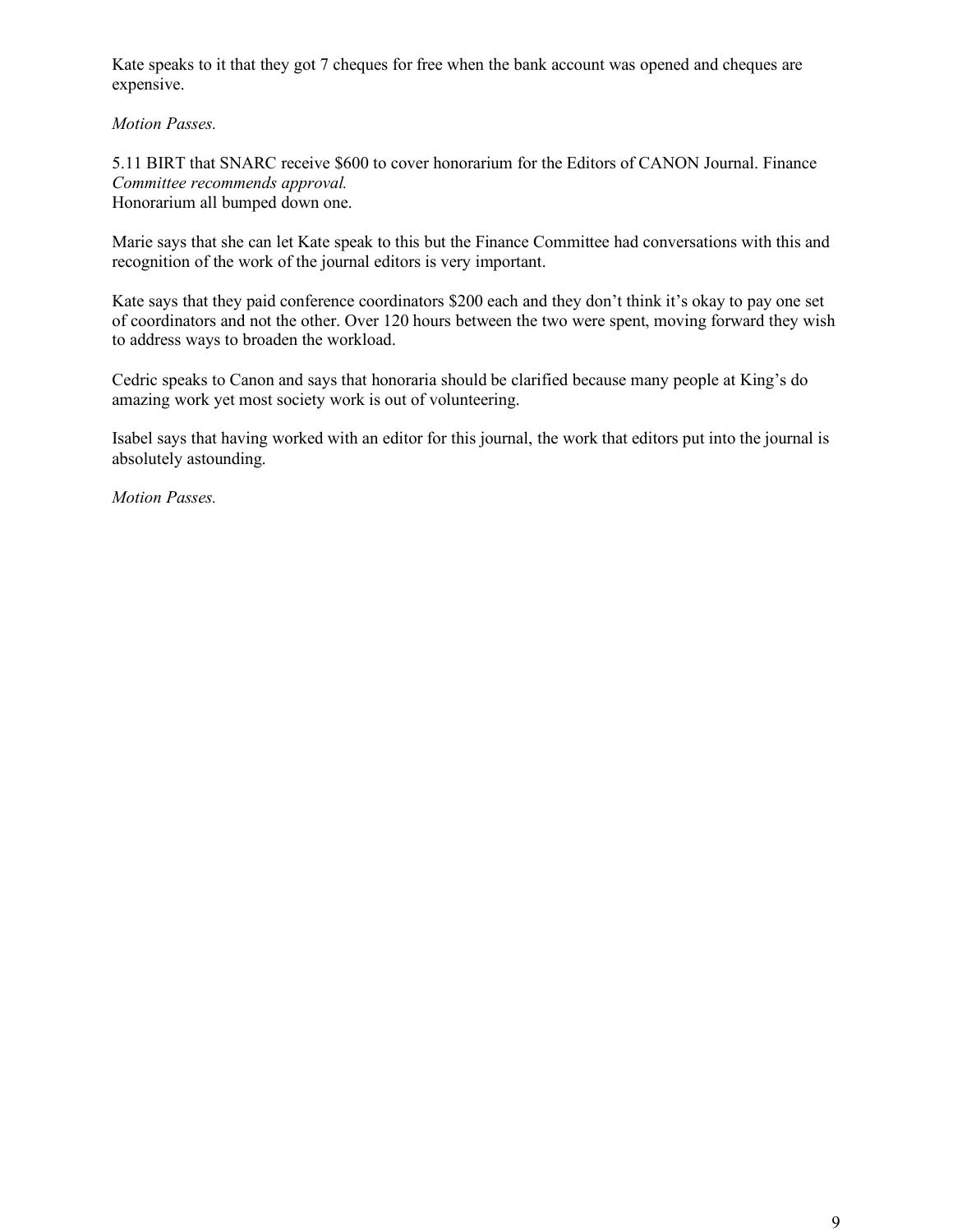

5.12. BIRT Ellen Zagar receive an honorarium of \$200 for her work as CUBE coordinator in the winter term of the 2017/2018 academic year. *Moved by Michael Greenlaw*

Michael says it pays her for all of the work she put into CUBE.

*Motion passes.*

5.13. BIRT Cooper Toogood receive an honorarium of \$200 for his work as CUBE coordinator for the winter term of the 2017/2018 academic year. *Moved by Michael Greenlaw*

Michael would love to see the coordinators paid for their work.

*Motion passes.*

5.14. BIRT \_\_\_\_\_\_\_\_\_\_ and \_\_\_\_\_\_\_\_\_\_ be hired as CUBE Coordinators for the 2018/2019 academic year. *Moved by Michael Greenlaw*

Michael moves to nominate Sophie Carmichael and Ellen Zagar by recommendation of the hiring committee.

Sophie motivates for herself as very passionate about making CUBE a bigger thing on campus because a lot of students at King's are not as athletic as some schools and we want to make the gym more accessible.

Michael motivates for Ellen is very passionate about CUBE and as she is no longer an exec in the KTS she has more time to put into organizing and advertising.

*Motion passes.*

5.15. BIRT be hired as the Chair for the 2018/2019 year. *Moved by Lianne Xiao*

Lianne says that the committee recommends Zoe Brimacombe be hired as the Chair.

*Motion passes.*

5.16. BIRT be hired as the Scribe for the 2018/2019 year. *Moved by Izzy Ornter*

Izzy says that the search committee has come to the decision that Angel Capobianco be the scribe, she's wonderful and passionate about that role.

*Motion passes.*

5.17. BIRT be hired as the Chief returning officer for the 2018/2019 academic year. *Moved by Izzy Ortner*

Izzy says that the committee came to the conclusion that Gina Grattan fill that position, she is sweet and knowledgeable and Izzy cannot think of anyone who would do a better job.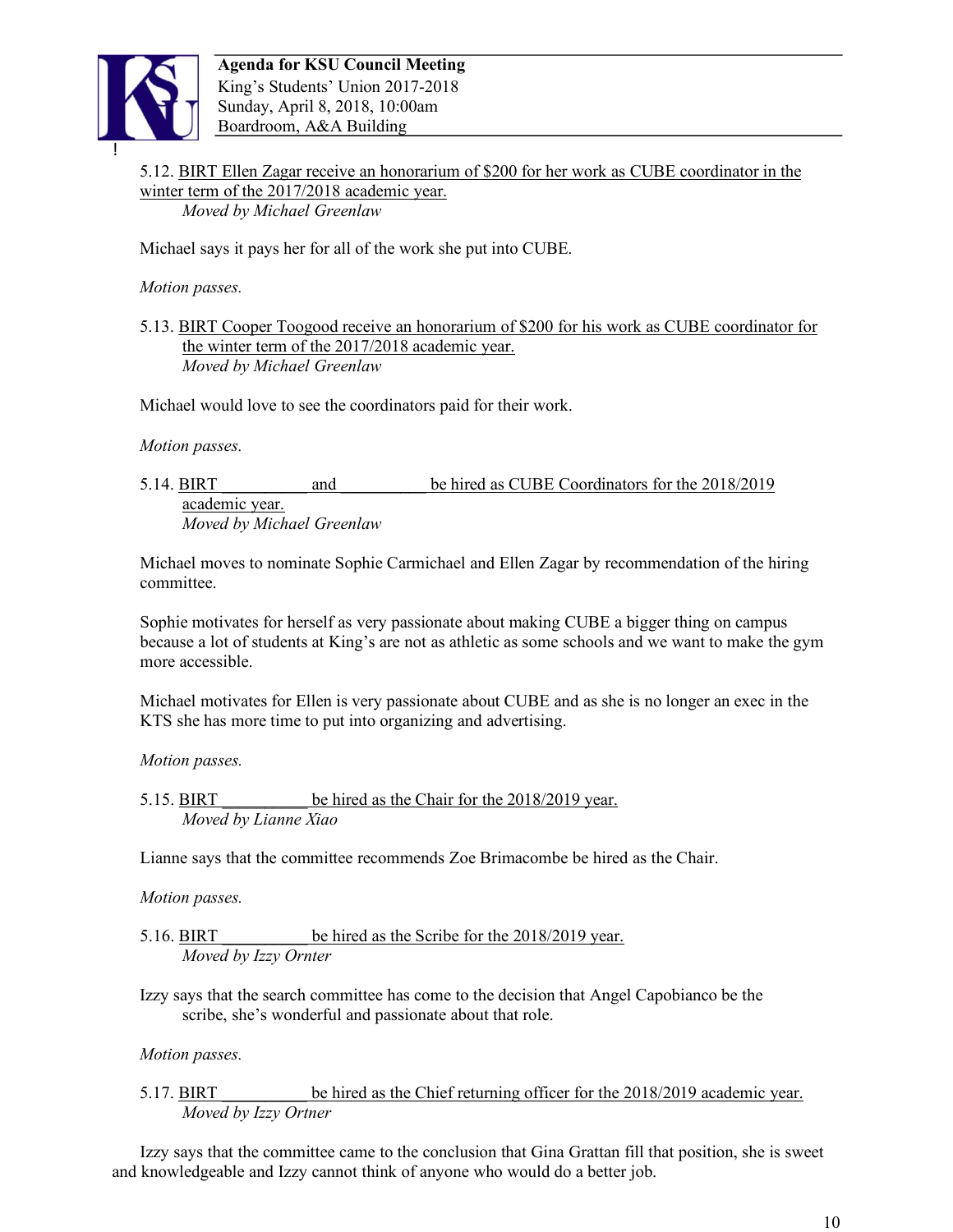*Motion passes.*

## **5. New Business**

# **6. Adjournment**

Council adjourned 11:57.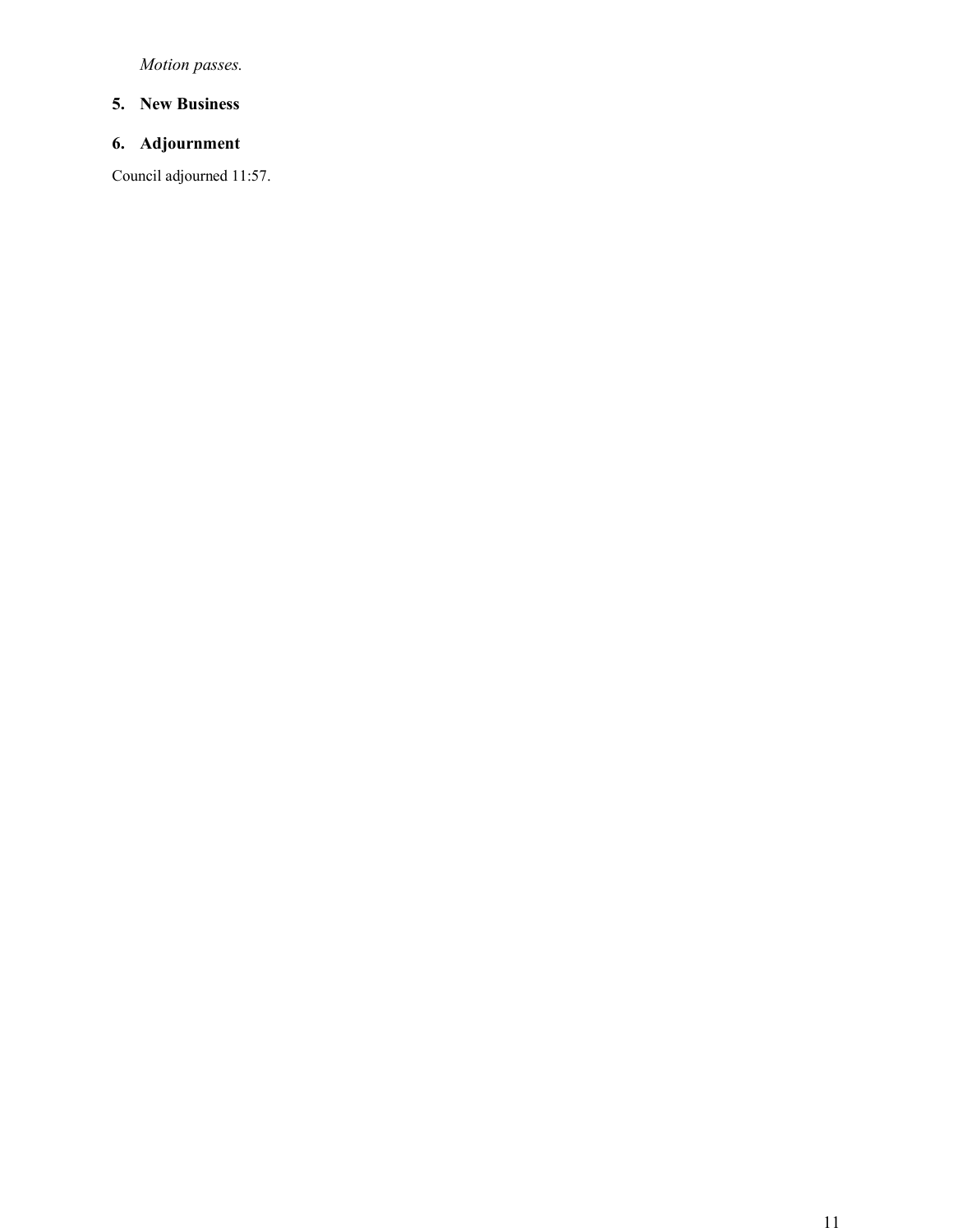Report of the President ! Lianne Xiao ! KSU Council ! April 8, 2018

Reporting Period: March 15, 2018 – April 4, 2018

## **1. Internal – Union Affairs**

- 1.1. Academic Committee
	- On March 5, I chaired Academic Committee. Students discussed journalism tuition fees, introducing Adobe products into the Journalism Department, and received an update on providing free menstrual health products.
- 1.2. Fight the Journalism Fees
	- On March 6, I did outreach with Izzy Ortner, Communications Vice-President, about journalism fees in order to let students know about the Fight the Fees meeting on March 13.
- 1.3. Racialized Students' Collective
- On March 9 and March 29, I attended meetings of the Racialized Students'
- Collective. 1.4. Executive and Board of Governors Changeover
	- Over the past few weeks, the new executive has attended workshops for changeover. We received an anti-oppression workshop, media training, a how to engage members workshop, a history of union businesses, human resources training, and a summary of the Canadian Federation of Students.
- 1.5. Orientation Week Coordinator
	- Over the past two weeks, the three Coordinators (Cedric Blais, Mal Thomas, FG Fyfe), Michael Greenlaw, Student Life Vice-President, and I have been in the preliminary stages of planning Orientation Week. On April 7 and 8, leader interviews will be conducted. We encourage all students to apply and sign-up for an interview time!
- 1.6. KSU Spring General Meeting
	- On March 28, the KSU held its annual Spring General meeting. Executives presented reports and members voted on the KSU draft budget and special resolutions.
- 1.7. Chair Search Committee
	- On April 2, I chaired a meeting of the Chair Search Committee and look forward to bringing the committee's recommendation to council.
- 1.8. Staff Search and Review Committee
	- Over the next few weeks, the Staff Search and Review Committee will be looking to hire the next Services and Campaigns Coordinator (SCC). Our current SCC, Michaela Sam, will finish her term in June.

#### **2. External – University**

- 2.1. Dean Advisory Search Committee
	- On March 16, I attended meetings of the Dean Advisory Search Committee. We organized campus tours for each short-listed candidate. Each candidate will be participating in campus tours on March 26, 27, and 28. Students are invited to attend each candidate's presentation beginning at 9am each day in the KTS Red Room and Boardroom. On April 5, the committee came to a final recommendation.
- 2.2. Alumni Association Executive Committee
	- On March 22, I attended a meeting of the Alumni Association Executive Committee. We received updates from the Registrar's Office and the Advancement Office.
- 2.3. Board of Governors
	- On March 23, I attended a meeting of the Board of Governors with BOG student representatives, Chris Pearse and Julia-Simone Rutgers.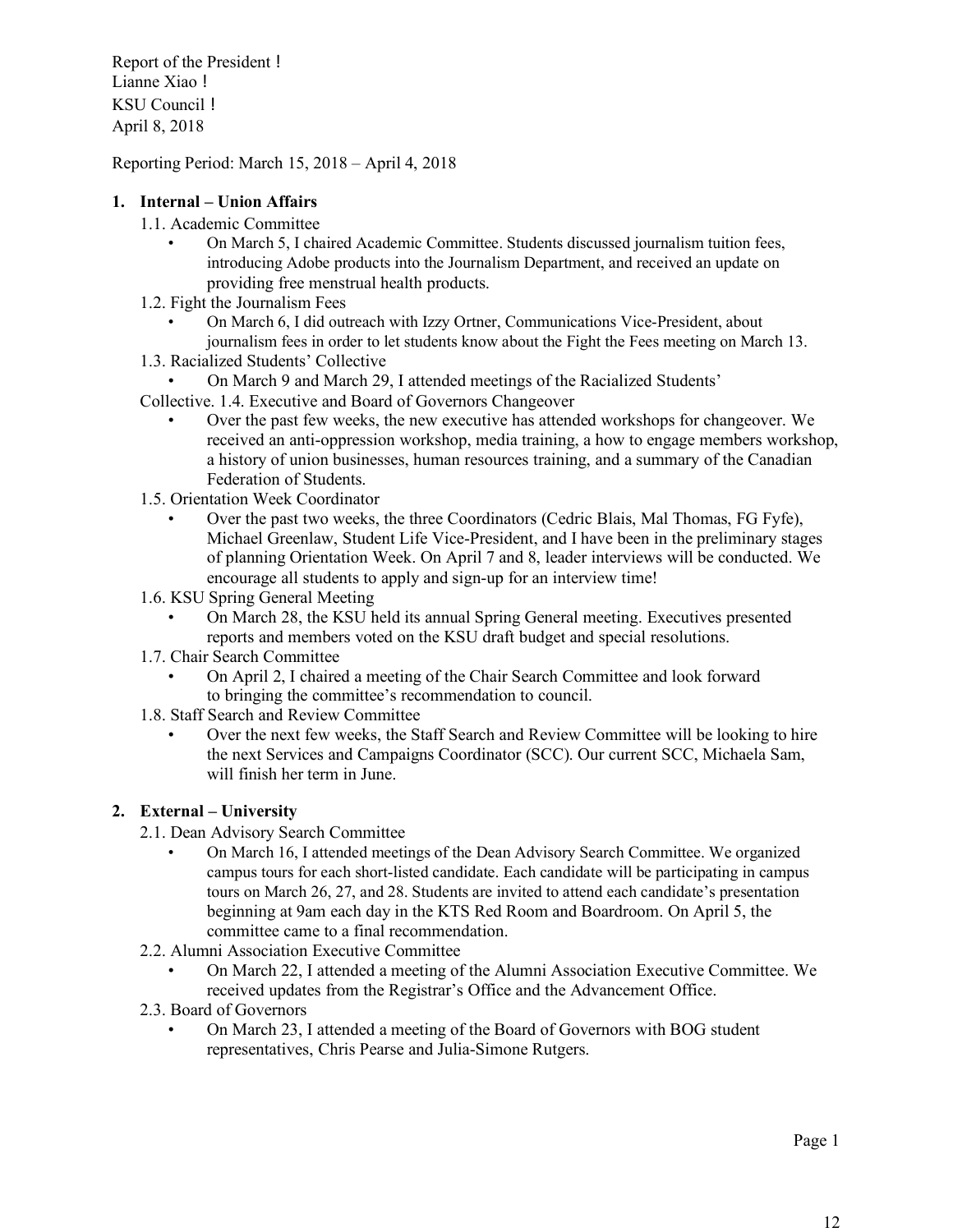Report of the President ! Lianne Xiao ! KSU Council ! April 8, 2018

> We advocated for lower fees across the board, including decreasing undergraduate journalism tuition, and demanding the university provide free menstrual health products, and a fully funded full-time Sexual Violence Prevention and Response Officer position.

## **3. External – Other**

*No updates for the reporting period.*

## **4. Upcoming Dates**

- 4.1. Farewell for Father Thorne
	- On April 9 at 3pm in the President's Lodge, the university is holding a farewell for Father Gary Thorne, University Chaplain. I encourage all students to come and say their goodbyes to Father Thorne who is retiring.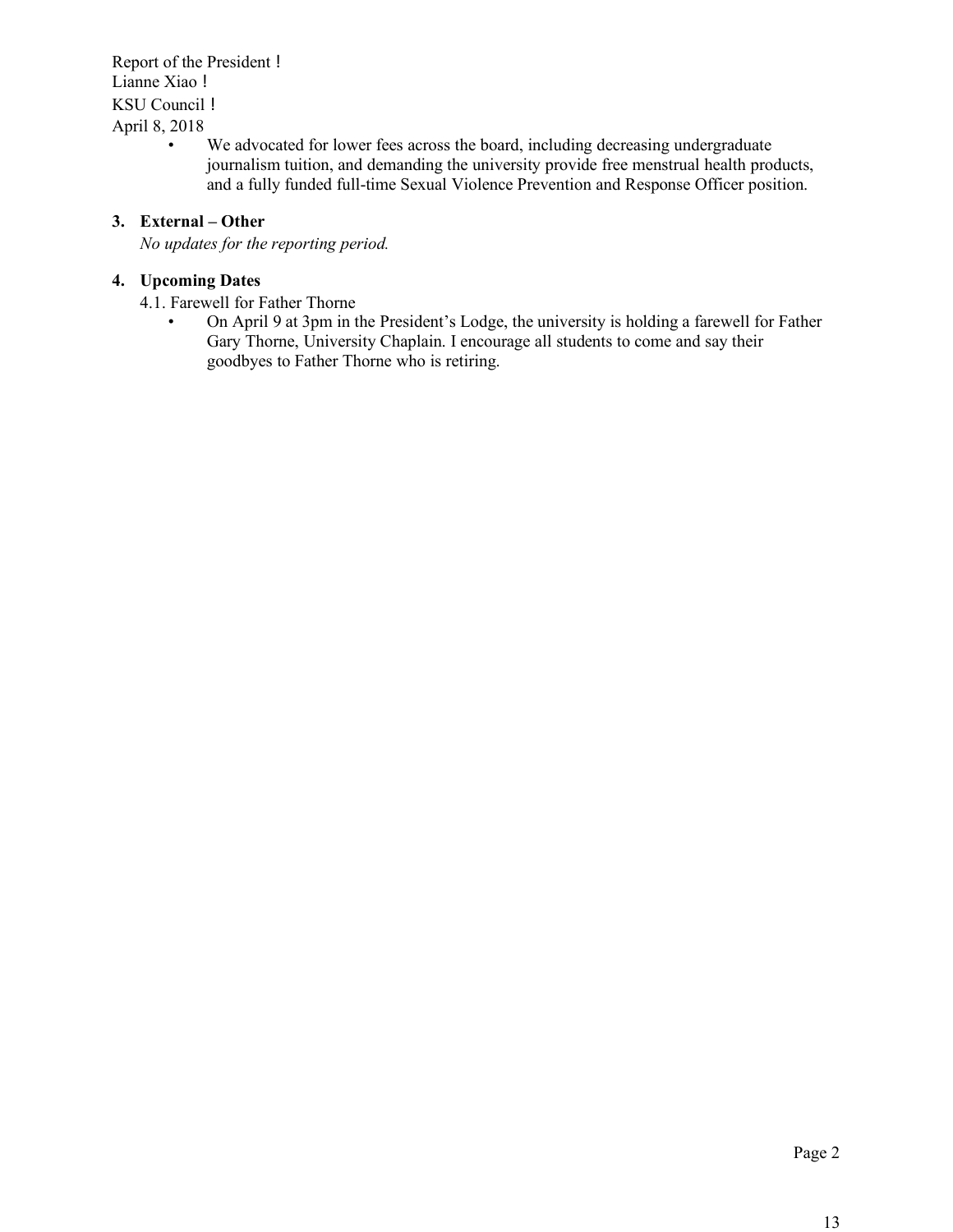Report of the Student-Life Vice Michael Greenlaw KSU Council Meeting April 8, 2018

Reporting Period: March 15, 2018 – April 4, 2018

# **1. Internal – Union Affairs**

- 1.1. Spring General Meeting
	- On March 28, I attended the KSU Spring General Meeting and presented a report to the membership.

# **2. External – University**

- 2.1. Meeting with Athletics Director Neil Hooper
	- On March 28, Neil Hooper and I discussed better ways for the KSU to support student athletes. Some suggestions from the meeting included:
	- Supplying athletics with the Mental Health Services Resource list that our UHP for Mental Health Research is working on;
	- Working with South House to help the athletics department provide education about both equity and the new sexual violence policy for each sports team.
	- Helping to organise entertainment and programming for home games.
- 2.2. Dining Services Meeting
	- There was a Dining Services Meeting on April 3. I could not attend but our Hospitalities Coordinator informed me about the committee's discussions. I could not attend but Jennifer
	- The committee was informed that waste was cut down in meal hall and that Chartwells will be looking to continue the project next year. In addition, Chartwells will be donating \$381 to Feed Nova Scotia.
- 2.3. Perspective Chaplain Lunch and Learn
	- On April 4, I attended the lunch and learn to hear more from one of the perspective Chaplain candidates.
- 2.4. Alex Fountain Memorial Lecture Committee Meeting
	- On April 5, the committee met to deliberate about to invite to make the next Alex Fountain Memorial Lecture.

# **3. External – Other**

*Nothing updates for the reporting period.*

# **4. Upcoming Dates**

- **4.1.** Athletics Awards Banquet
	- King's Athletes will have an awards banquet in Prince Hall on April 8 to celebrate another great year for sports.
- **4.2.** K-Points Deadline
	- April 11 is the last day to submit your campus involvement to receive recognition in the form of a K-pin! There will be a reception to celebrate K-Point recipients on April 13 in the Peter Wilson Common room at 6:30pm.

Page 3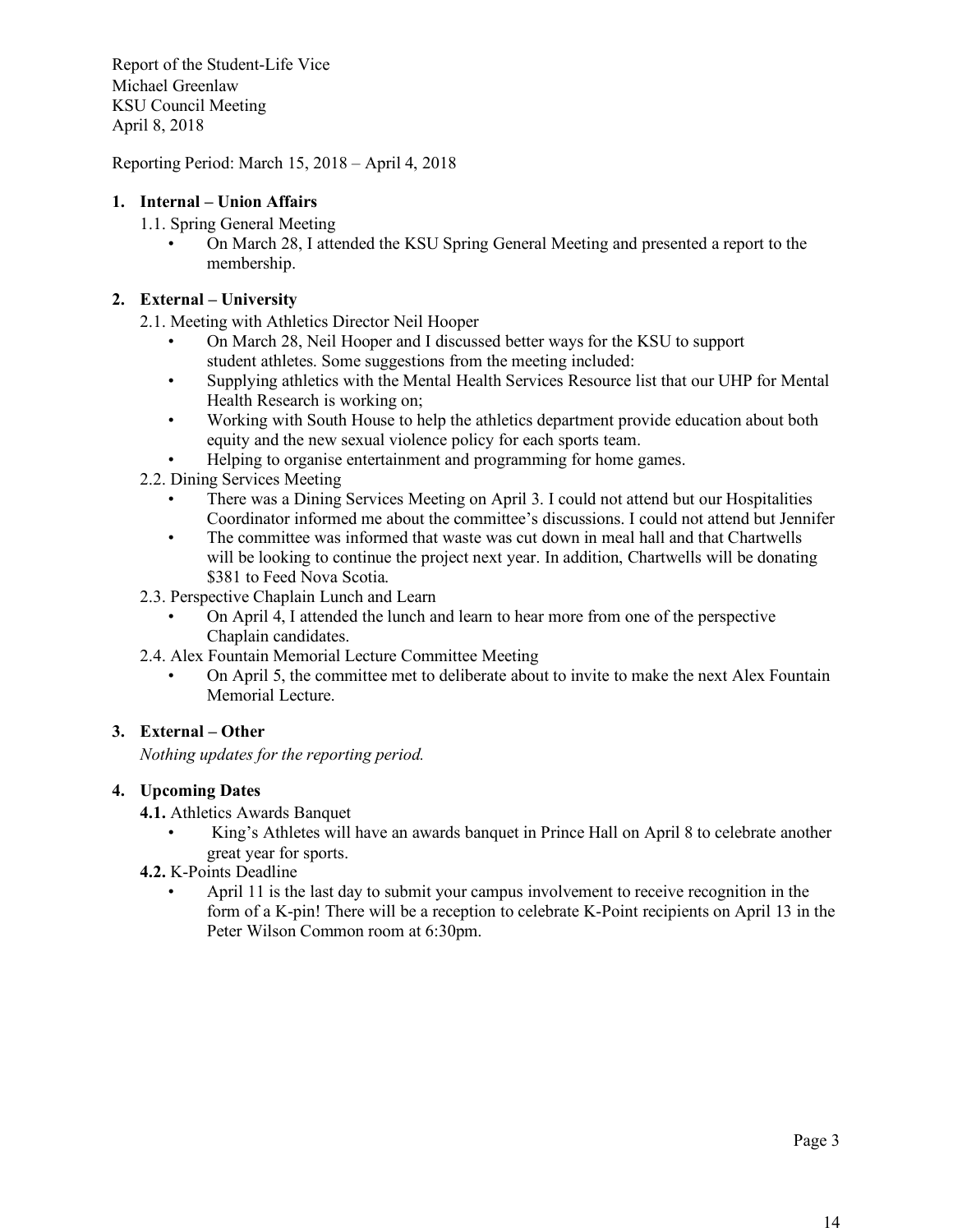Report of the Financial Vice President Marie Dolcetti Koros KSU Council April 8, 2018

Reporting Period: March 15, 2018 – April 4, 2018

## **1. Internal – Union Affairs**

- 1.1. KSU Draft Budget and Consultations
	- These past weeks have been heavily dominated by the creation of the Union's draft budget, which passed at last week's General Meeting. I spent two weeks creating the budget in consultation with students, Council, and the Executive committee. I believe this budget is reflective of students' priorities and the kind of work the Union wants to accomplish this coming year.
	- The process for the creation of a final budget will occur in September.
- 1.2. Union Hired Positions
	- I continue to meet with the Union Hired Positions in my capacity as supervisor. I will be bringing a report to Council in the fall about this pilot project and the result of these positions.

## **2. External – University**

- 2.1. Budget Advisory Committee
	- On March 28, I attended a Budget Advisory Committee meeting, where the committee University expenditures and budget increases.
- 2.2. Chaplain Search Committee
	- On April 3 and 4, I accompanied the candidates for the position of University Chaplain during their day long visits to King's. If students would like to provide feedback on either of those visits, please feel free to email the confidential email at chaplainadvisory@ukings.ca or send me an email at fvp@ksu.ca.

## **3. External – Other**

- 3.1. Student Government Roundtable
	- On March 27, I went to a student government roundtable with the department of Labour and Advanced Education. Student representatives from the KSU and Dalhousie Student Union decided to walk out of the meeting in response to the Department's decision to ban the Canadian Federation of Students' attendance after they spoke out for survivors of sexual violence. At the meeting I read a letter on behalf of the other students' unions represented by CFS-NS who also chose not to attend the meeting. Students will continue to advocate for legislation, and continue to support survivors on campus.
	- I encourage those who support survivors to contact Minister Kousoulis and ask why he is ignoring students' calls for sexual violence legislation and why he is silencing students who are calling for justice for survivors on our campuses. Minister Labi Kousoulis can be reached here: Phone: 902-444-8200; Email: labi@labimla.ca; Twitter: @NSLAE.
- 3.2. Founders Square Picket Line
	- On March 29, I accompanied our EVP Isabelle and other students to the picket line in support of the Founders Square janitors that were illegally fired from their jobs and racially discriminated against.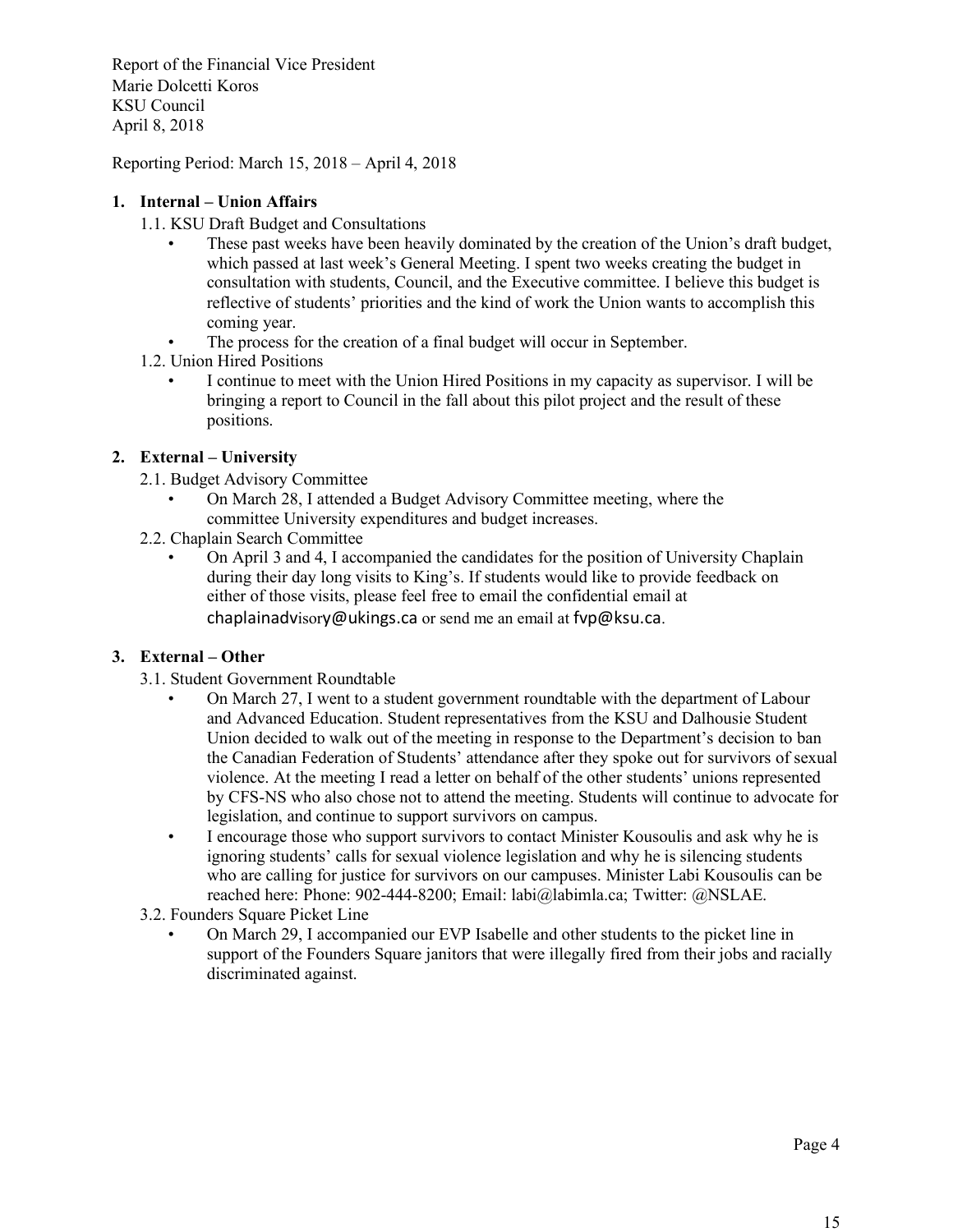Report of the External Vice President Isabelle Reynolds KSU Council April 8, 2018

Reporting Period: March 15, 2018 – April 4, 2018

## **1. Internal – Union Affairs**

- 1.1. Changeover
	- Over the course of this month, I worked with Marie, the outgoing External Vice-President, to facilitate my changeover to the position. !

!

# **2. External – University**

- 2.1. Meeting with WUSC Levy Board Meeting
	- On March 19, the Financial Vice-President and I met with the WUSC Levy Board to approve the release of their winter levy.!
- 2.2. Fight the Journalism Fees
	- On March 23, I organized a student action around the Board of Governors meeting. Students congregated on the staircase and on the landing in front of the boardroom to demonstrate our opposition to all fees and emphasized our rejection of the proposed fee increase to journalism tuition. We handed a letter to Board members as they entered the meeting outlining our demands and our dissent.

## **3. External – Other**

- 3.1. Provincial Budget Action
	- On March 20, I went to the Nova Scotia legislature with representatives of the Canadian Federation of Students for the release of the Provincial Budget. We met with students from other Nova Scotia universities and participated in a collective action about the budget to draw attention to student issues.
- 3.2. Justice For Janitors Picket Line
	- On March 29, King's students went to Founder's Square to join the Justice for Janitors picket line to demonstrate our solidarity and advocate for the elimination of discriminatory employment practices.